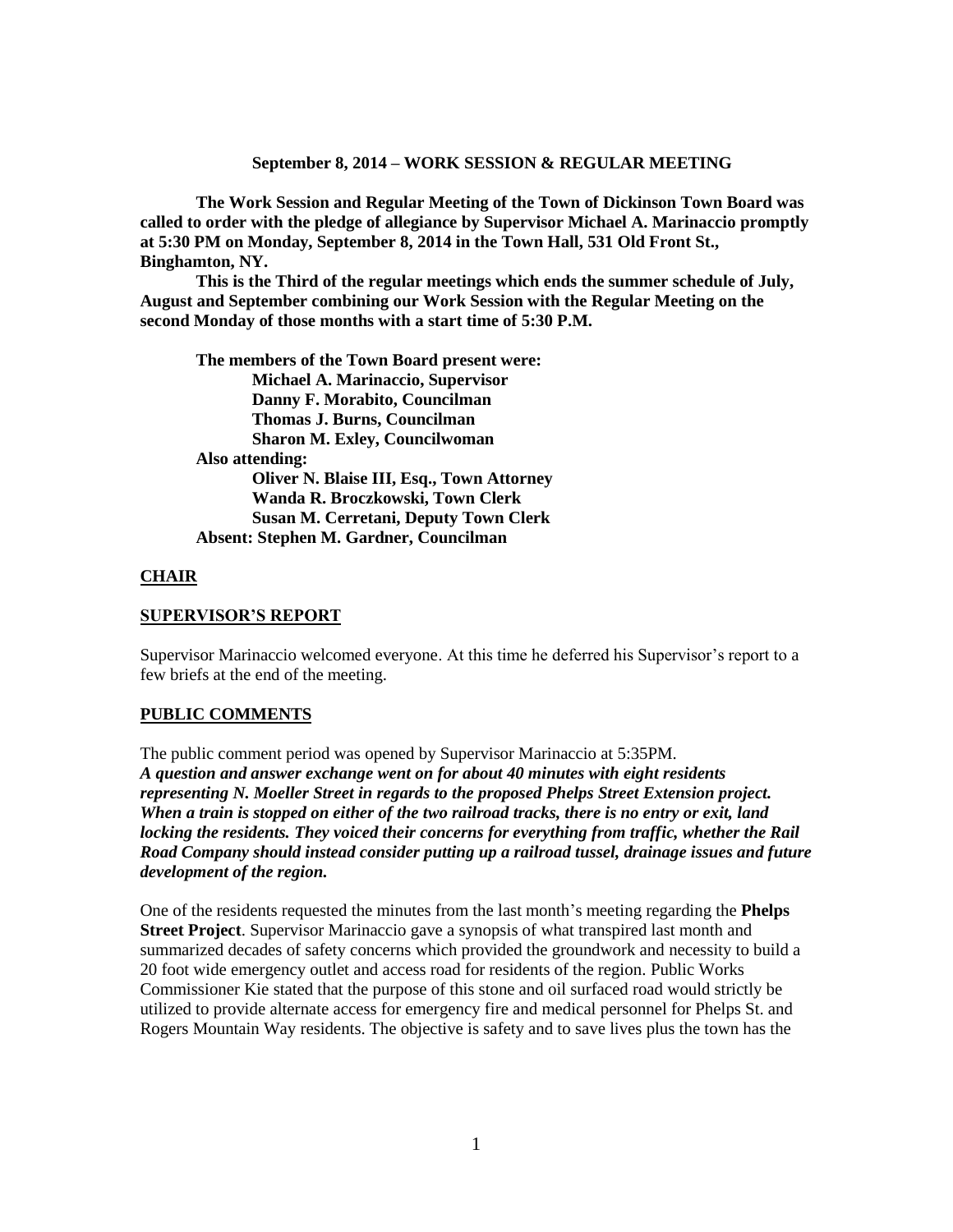#### **PUBLIC COMMENTS Continued**

support of the Broome County Sheriff and fire departments. Supervisor Marinaccio explained state capital improvement funds may be available and we are applying for a \$100,000 grant to assist us with this \$200,000 project. Councilman Burns thanked the residents for their remarks and all comments will be considered when implementing the stone and oil emergency road. Supervisor Marinaccio closed the public comment period at 6:21PM.

### **APPROVAL OF MINUTES**

On a motion by Councilwoman Exley, seconded by Councilman Morabito to approve the Work Session and Regular Meeting Minutes of August 11, 2014. All in favor. Vote -4 Ayes, Nays-0.

## **ABSTRACT #9**

Abstract Summary of Audited Vouchers for Funds in the amount of \$205,361.10. On Motion from Councilman Morabito, seconded by Councilman Burns to approve. Vote Ayes – 4, Nays – 0.

Supervisor Marinaccio voting Aye Councilman Morabito Aye Councilman Burns voting Aye Councilwoman Exley voting Aye Councilman Gardner voting Absent Unanimously passed and noted as duly adopted.

#### **ATTORNEY**

#### **REVISIONS TO EMPLOYEE HANDBOOK**

Attorney Blaise reported revisions to the Employee Handbook are in progress.

#### **RESOLUTION 2014-45**

The following Resolution was offered by Councilman Burns, who moved its adoption, seconded by Councilwoman Exley to wit:

BE IT RESOLVED, by the Town Board of the Town of Dickinson, Broome County, New York as follows:

**Opposition to the proposed rule changes under the Clean Water Act.** Attorney Blaise stated the purpose of the resolution for consideration as recommended by Public Works Commissioner Kie. This is the time to oppose it because it is now within the public comment period. The question of adoption of the foregoing Resolution was duly put to a vote on roll call which resulted as follows: All in favor. Resolution on file with Tow Clerk, and to be sent to public officials and other organizations listed therein. Vote Ayes  $-4$ , Nays  $-0$ .

> Supervisor Marinaccio voting Aye Councilman Morabito voting Aye Councilman Burns voting Aye Councilwoman Exley voting Aye Councilman Gardner voting Absent

All in favor.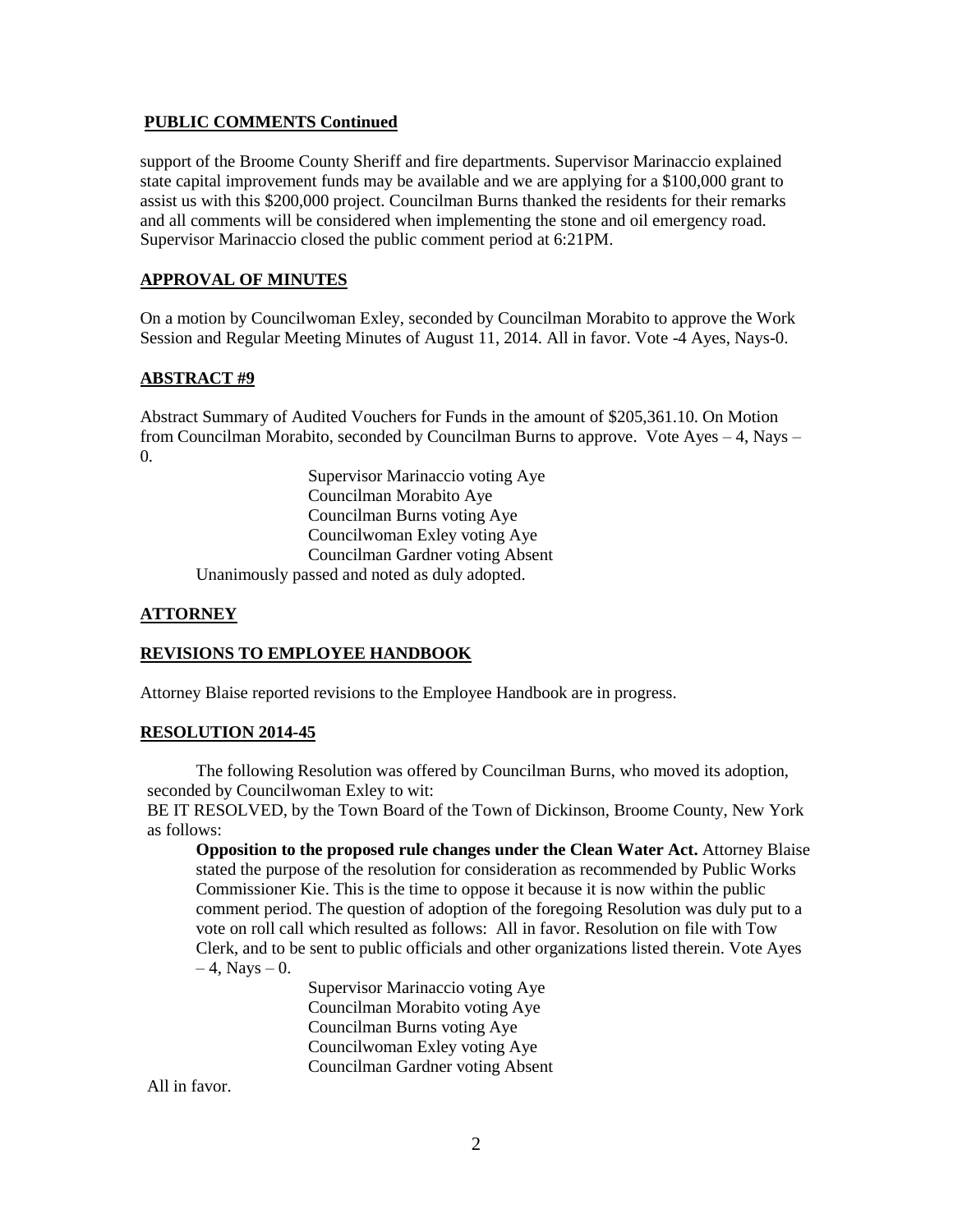#### **PHELPS STREET EXTENSION STATUS**

Attorney Blaise reported his partner is working on the easement for the Town to attain ownership. The Town will eventually own the road and the adjoining property for the right of way. **RESOLUTION 2014-46**

The following Resolution was offered by Councilman Burns, who moved its adoption, seconded by Councilman Morabito to wit:

BE IT RESOLVED, by the Town Board of the Town of Dickinson, Broome County, New York as follows:

**Resolution approving the Attorney for the Town to act on the Town's behalf in the Yajko bankruptcy proceedings, which is a matter outside the retainer.** Attorney Blaise's partner is investigating the status of the Yajkos' bankruptcy and he reviewed the abandoned property situation. Since this is a potential condemnation, the Town will put in as a party to lay a claim in the bankruptcy case and we need to appoint an attorney. Currently there are property management issues since the Yajkos' parents, who live in the Town of Chenango, are no longer attending to matters at the property. The lawn will be mowed this week by the Town and billed to the property taxes. The question of adoption of the foregoing Resolution was duly put to a vote on roll call which resulted as follows: All in favor. Vote  $Ayes - 4$ , Nays – 0.

> Supervisor Marinaccio voting Aye Councilman Morabito voting Aye Councilman Burns voting Aye Councilwoman Exley voting Aye Councilman Gardner voting Absent

All in favor.

#### **RESOLUTION 2014-47**

The following Resolution was offered by Councilman Burns, who moved its adoption, seconded by Councilwoman Exley to wit:

BE IT RESOLVED, by the Town Board of the Town of Dickinson, Broome County, New York as follows:

**Resolution approving the sale of 213 Bevier Street to Mr. Terpack**. The Board removed the hold on the sale of **213 Bevier Street** after they reviewed the situation regarding **CODE** violations at Mr. Terpak's property, which were satisfied. Supervisor Marinaccio is reluctant to say 'yes' to the sale. At least the Town will receive \$2,000 for a parcel we do not wish to maintain.

The question of adoption of the foregoing Resolution was duly put to a vote on roll call which resulted as follows: All in favor. Vote Ayes – 4, Nays – 0.

> Supervisor Marinaccio voting Aye Councilman Morabito voting Aye Councilman Burns voting Aye Councilwoman Exley voting Aye Councilman Gardner voting Absent

All in favor.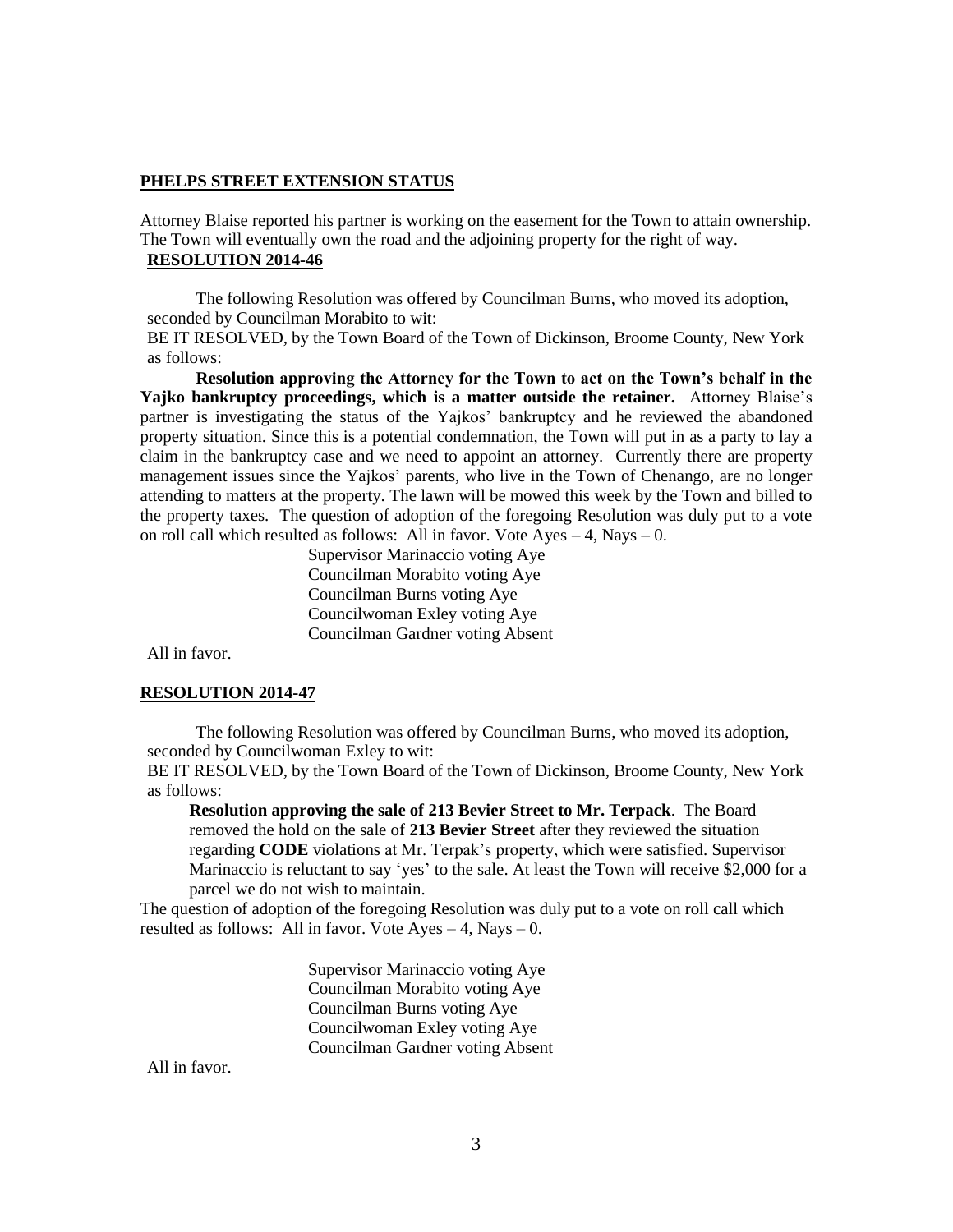# **ANNEXATION OF 932 UPPER FRONT STREET TO TOWN OF CHENANGO**

Attorney Blaise reported that at the recent **Town of Chenango** board meeting they discussed the agreement to move the town boundaries to transfer the **932 Upper Front Street** property from the Town of Dickinson to the **Town of Chenango**. At some point there will be a joint public hearing to present the annexation to **Town of Chenango**. Before the hearing, a survey of the one third of an acre needs to be conducted to move the boundary line annexing it to **Town of Chenango**.

Also, regarding the annexation, it doesn't appear that Ms. Schlesiger contacted Kelly Rogers the property owner next to 932 Upper Front Street to inform her of the situation. Public Works Commissioner Kie mentioned the situation to Ms. Rogers during an inspection of a deck at her property and she was not aware. During this conversation, she would like to request a fence along the property lines for protection of her property. Mr. Blaise stated it would be part of the planning board process. Attorney Blaise will prepare a resolution to be ready in October.

## **RESOLUTION ELIMINATION OF VILLAGE OF PORT DICKINSON REGISTRAR IDENTIFICATION NUMBER**

Attorney Blaise stated the **Village of Port Dickinson** was passing its resolution at the next meeting. It should be final by October.

# **MICRO-TEL HOTEL PROJECT**

Mr. Blaise spoke with project engineer Gene Hulbert, who stated they are preparing for the demolition for the **Norwest Mutual building** for the future **Micro-Tel Hotel Project** and all is moving along. Their attorney is working on the easement documentation needed for the Town and should be in touch with Mr. Blaise fairly soon.

# **CHAIR**

# **SUPERVISOR'S REPORT**

Supervisor Marinaccio gave a few briefs for the month of August. His report will be placed on file. Here are some highlights:

- Supervisor Marinaccio attended the **SUNY BEST** meeting at **SUNY Broome** campus. The purpose was how towns become a college town and the effect it has on the community. During the discussion Supervisor Marinaccio asked that they invite **SUNY Broome** students to come to their meetings for contribution and to participate on Leadership Committee(s). Mr. Marinaccio is now a member and participating in the Leadership Committee.
- Supervisor Marinaccio met with Debbie Preston a couple weeks ago. Regarding the **NY State Tax Freeze Credit** in relation to the proposed rebate proposed by Governor Cuomo. Town Of Dickinson residents should anticipate the average rebate amount to only be \$10.00. Supervisor Marinaccio recommended the town(s) get together with **County Executive Debbie Preston** as a Press Conference to illustrate what the criteria is for the **Sales tax rebates** and how all the towns rely on the sales taxes to help all municipalities. The last quarter is coming up so we shall wait and see. In 2015 we will be more conservative on our guesstimates so we will not be cut short.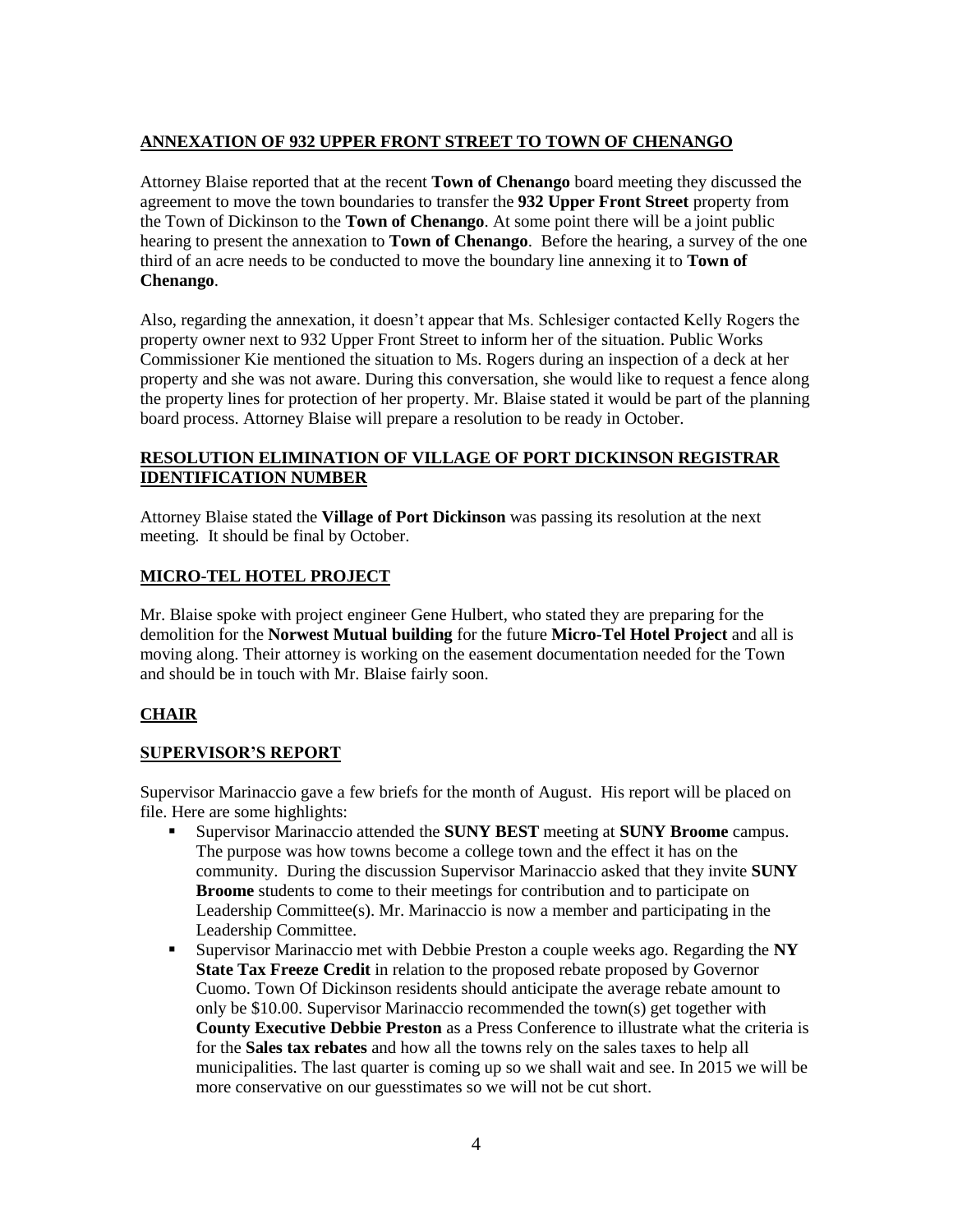# **SUPERVISOR'S REPORT (Continued)**

- Resident Jack Ramsey gave copies of a letter to a select few of town's people. The Town has done a lot of mitigation work over the past 2 years. Should it take us out of the flood zone in regards to resident insurance rates? Mr. Lake does not believe it will change things. Mr. Cahill plans to hold a meeting with those residents of the next step.
- **NYMIR our insurance carrier** conducted an underwriting survey. We passed and there were no recommendations.
- **Coughlin and Gerhart Law offices** are offering a seminar on labor & employment law on October  $14^{\text{th}}$ .
- **The Town Clerk provided a preliminary 2015 meeting and holiday schedules.**
- **BU** President Harvey Stenger has agreed to be our guest speaker for the September 25<sup>th</sup> **Association of Towns and Villages** meeting to be held at **Terra Cotta**. **Broome County Historian** Gerald Smith will be our Oct. 23<sup>rd</sup> guest speaker to be held at **Atrio** in Endwell.

# **RESOLUTION 2014-48**

The following Resolution was offered by Councilman Burns, who moved its adoption, seconded by Councilman Morabito to wit:

BE IT RESOLVED, by the Town Board of the Town of Dickinson, Broome County, New York as follows:

**Resolution approving the bid to proceed with CMOM testing**. Two bids were received on September  $3<sup>rd</sup>$  from Cook's in the amount of \$17,568.00 and Triple Cities which is also Roto-Rooter for \$47,628.80. Ron Lake recommends the one for \$17,568.00 with Cook's bid as they are all in line and ready to start the smoke testing, cleaning and televising work. **(Copies of bids on file in Town Clerk's office).**

The question of adoption of the foregoing Resolution was duly put to a vote on roll call which resulted as follows: All in favor. Vote  $Ayes - 4$ , Nays – 0.

> Supervisor Marinaccio voting Aye Councilman Morabito voting Aye Councilman Burns voting Aye Councilwoman Exley voting Aye Councilman Gardner voting Absent

All in favor.

## **COMMITTEE REPORTS:**

## **PUBLIC WORKS – WATER DEPARTMENT & HIGHWAY DEPARTMENT**

- 1. Public Works Commissioner Kie reported Mr. Katusha does want the **Marion St.** property. We will need to remove the two large trees.
- 2. The water department is working to shut down the service to the old **Northwest Mutual Building**. It seems to loop around and they cannot determine the path to ready the water service connection at 400 Prospect St. for the **Micro-Tel Motel** project. The fire department has been using the building for training.
- 3. The quarterly meter reads are done.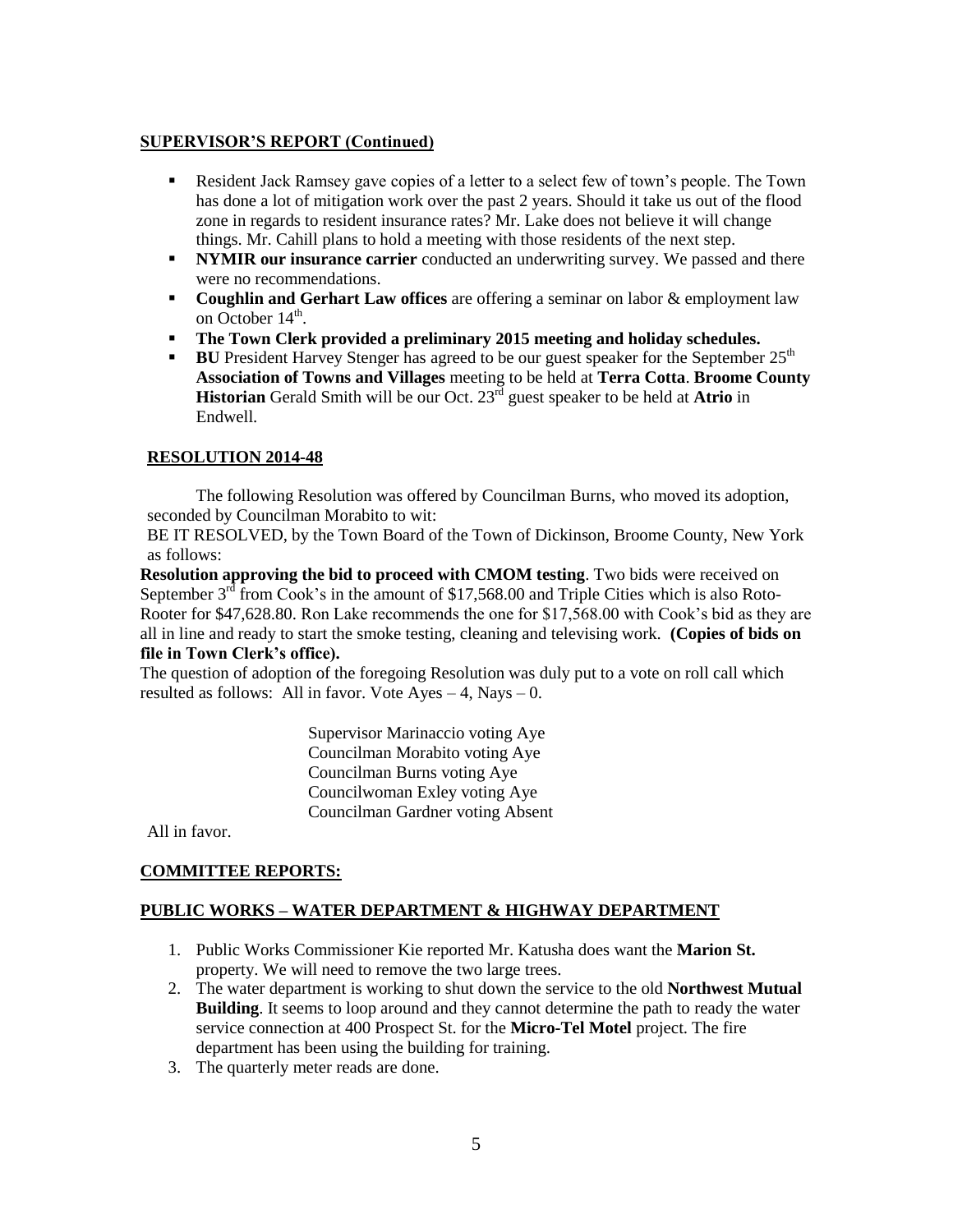## **PUBLIC WORKS – Continued**

- 4. The curbs will be put in over the next few week at the **Polish Community Center** and at the corner the handicapped access ramps will be included and compliant with the **ADA** handicapped law. Andre Lux, the manager of the centre expressed his appreciation.
- 5. Unofficial, but the Mayor of the Village of Port Dickinson wants us to take over their public works department. Supervisor Marinaccio has a list of questions and will keep an open mind as a shared service agreement. Several issue such as would we take over the park, CHIPS would increase, Highway tax, water and sewer rents, were discussed. The Port Dickinson infrastructure is over 100 year old. The PD people are complaining about taxes and lack of infrastructure. This is a big decision and will be reviewed carefully.

Supervisor Marinaccio invited everyone on Thursday September  $11<sup>th</sup>$  at 6:00 PM to the vigil for deceased State Police officer Christopher Skinner who was killed in the line of duty earlier this year. It will take place at the **Angel of Hope Statue in the Port Dickinson park**.

# **RESOLUTION 2014-49**

The following Resolution was offered by Councilman Burns, who moved its adoption, seconded by Councilwoman Exley to wit:

BE IT RESOLVED, by the Town Board of the Town of Dickinson, Broome County, New York as follows:

**Resolution to approve the transfer the old 350 Ford water department truck to surplus status.** The truck will go to surplus status to be presented at the County Auction. The question of adoption of the foregoing Resolution was duly put to a vote on roll call which resulted as follows: All in favor. Vote  $Ayes - 4$ , Nays  $- 0$ .

> Supervisor Marinaccio voting Aye Councilman Morabito voting Aye Councilman Burns voting Aye Councilwoman Exley voting Aye Councilman Gardner voting Absent

All in favor.

## **PLANNING & ZONING BOARD**

Zoning - None.

Planning Board to hold their meeting on Monday, September 22 at 6:00 PM and their continuing working on the **Comprehensive Plan**.

## **CODE ENFORCEMENT**

Mr. Rafferty and Public Works Commissioner Kie have continued to issue violations and appearance tickets.